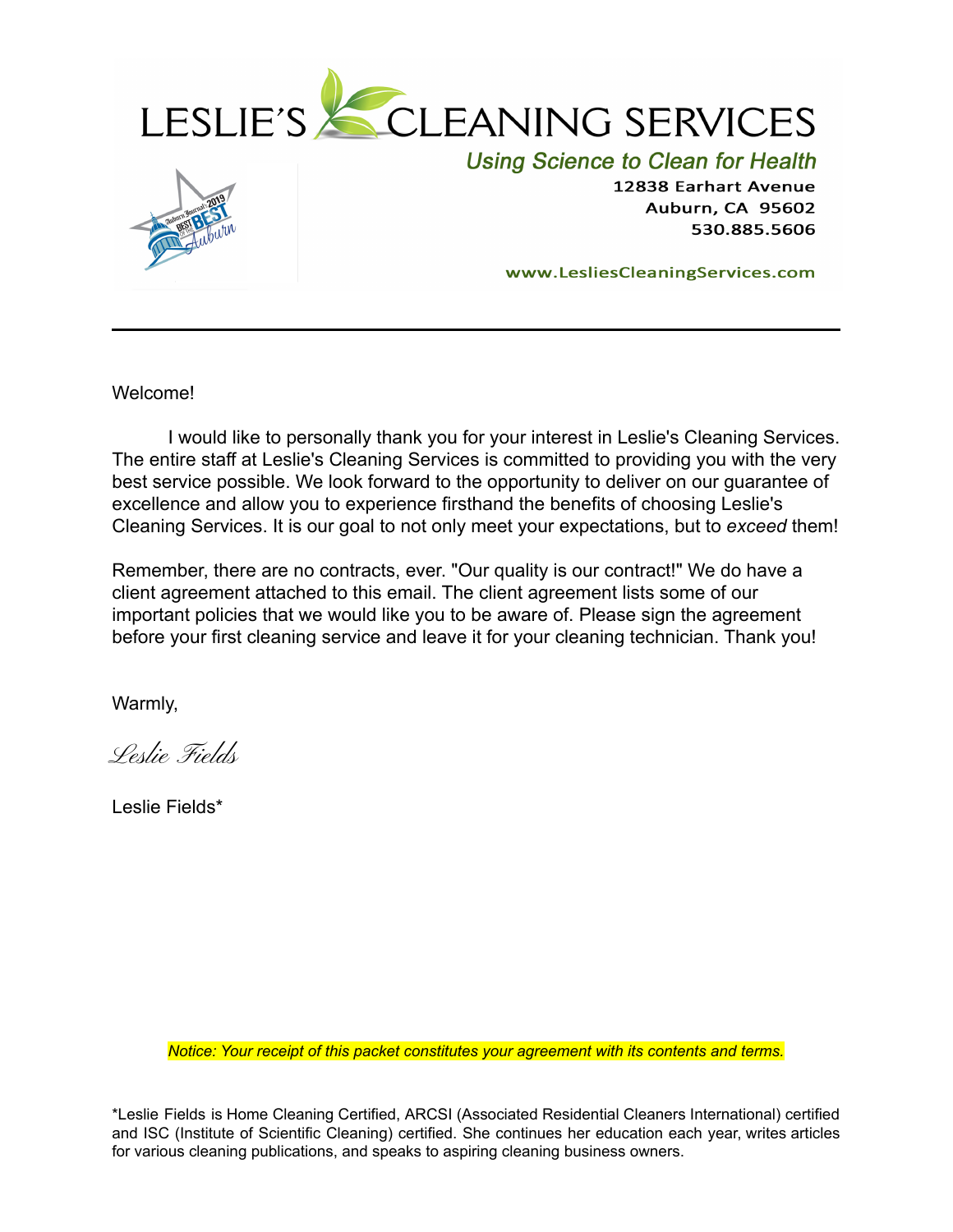

**Why Leslie's Cleaning Services?**

Our mission is to ensure quality service through our attention to detail, outstanding customer service, and green practices.

Our goal is to simplify our clients' lives by saving them valuable time and energy in the most environmentally responsible manner. Taking cleaning off your "to do" list frees up time for business, family, friends and fun!

Our staff of professional cleaners are employees rather than independent contractors, providing protection for you, our client. If there were to be any accidents in the home/office, either property or personal injury to the cleaner, our insurance would cover any loss. Many clients don't realize that if you hire an independent contractor, you are the consumer *and* employer. You will be responsible for paying payroll taxes, Social Security, Medicare, Unemployment Insurance, and Worker's Compensation for that independent contractor. With us, you do not have to worry about it at all!

Our employees have been rigorously trained. For your peace of mind, each employee agrees to be background checked and drug tested. Our company is fully licensed and bonded. In addition, we carry both Worker's Compensation and Liability Insurance. You can rest assured that the person in your home/office has integrity, is trustworthy, and is held accountable to our stringent policies and standards.

*We really want to earn your business for the long term and this is why we offer competitive prices without sacrificing quality.* Here at Leslie's Cleaning Services, we price our services according to our client's budget; what works for our client's works for us! Our pricing structure is simple and very competitive! We are flexible with what works best for you. Our prices are based on "labor hours" and are \$58.00/hour.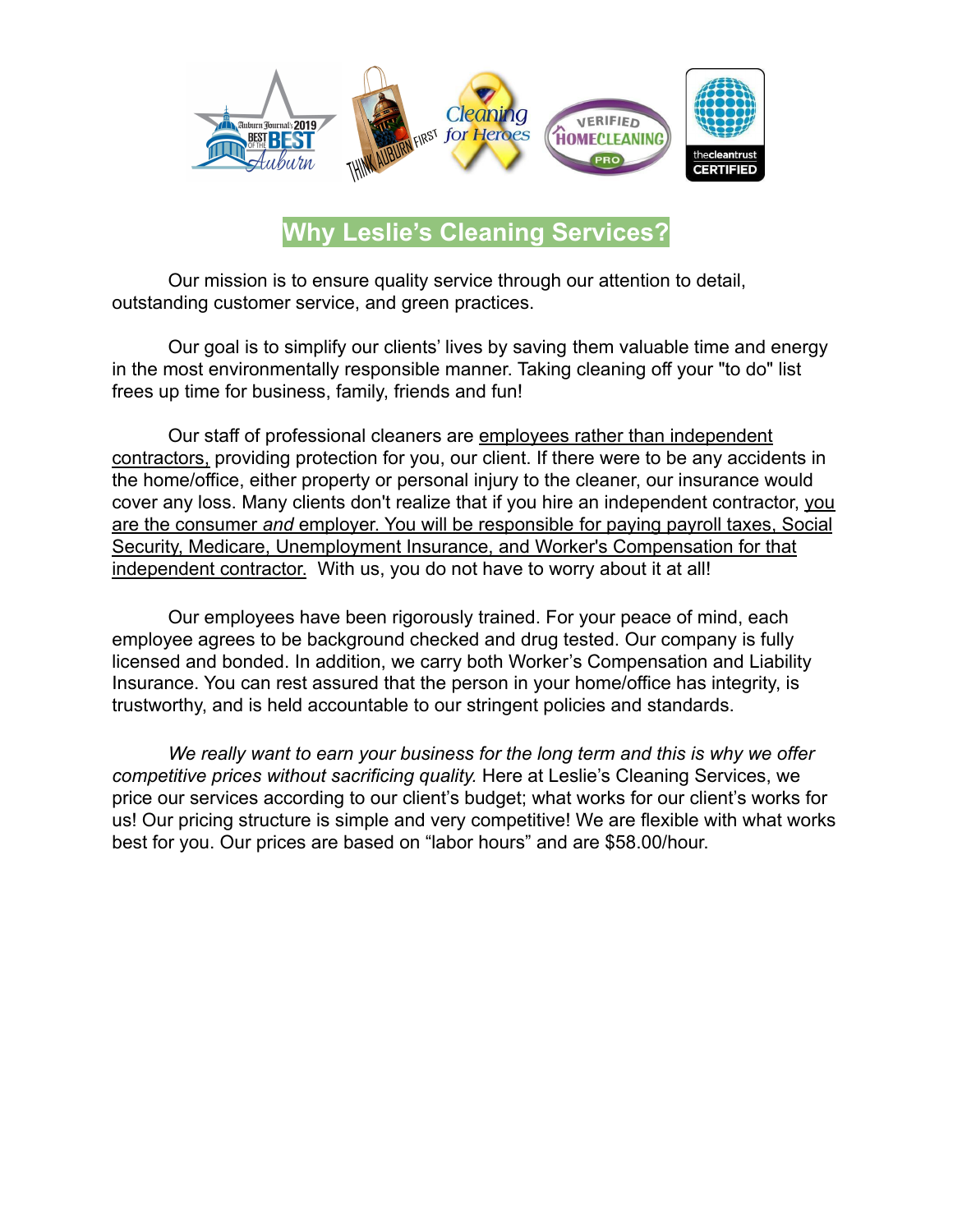

Lead by **CARING**.

Have **INTEGRITY** in all you do.

Always seek **EXCELLENCE**.

Build open and honest **RELATIONSHIPS** through communication.

Embrace and drive **CHANGE**, be **FLEXIBLE**.

Create and have **FUN**.

Pursue **GROWTH** and learning.

Build a positive **TEAM** and family spirit.

Deliver **WOW** through **SERVICE**.

## **LCS Mission**

To Be Amazing!

**Our Commitment**

To treat each employee and each client with a sincere desire to build our RELATIONSHIP.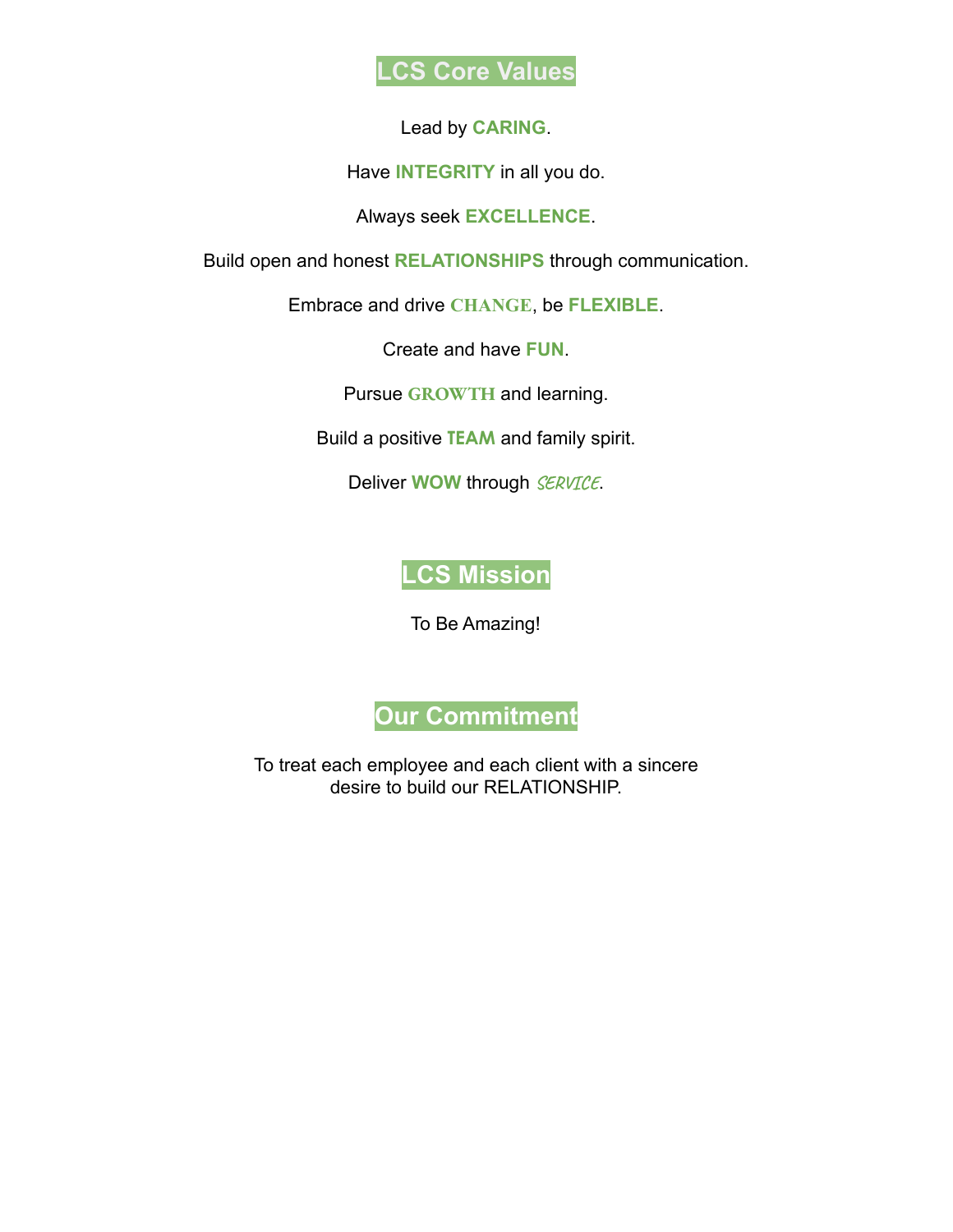## **Our Services**

You choose between our Top to Bottom (Deep Clean) and our Maintenance Clean and Restorative Cleaning. This will vary based on your needs.

Initial Top to Bottom Clean (Deep Clean): Our first visit is more like a spring cleaning or perhaps a "catch up" cleaning. Before we can begin the routine cleaning of your home/office, there are a variety of first time tasks that require extra time and effort. There is a big difference between "old" dirt and "new" dirt. If we don't get rid of the old dirt, removing new dirt isn't going to make your space sparkle. It's not uncommon for us to spend three or four times longer on a first cleaning than it takes us on a regular maintenance visit. Perhaps no one has vacuumed behind or beneath your couch for a while (we move what we can.) Windowsills, stove tops and hoods, baseboards and doors are prime candidates for long periods of neglect. Kitchen cabinets, countertops and appliances usually require extra attention on our first visit. If we don't spend the time and effort to get the shower doors, tracks, stall, walls, bathtub, fixtures and floors thoroughly cleaned, they just won't look *really* clean no matter how often we visit.

We make every effort to do the best job possible for you. *If you have things picked up and put away we are better able to do the "dirty work."* Getting things up off the floor really helps - often putting clutter in a container (Dollar Store is good for this) is the perfect solution. If you just can't get things organized before we come, no problem, just know we will clean what we can get to.

Maintenance Cleaning: After your initial Top to Bottom Deep Clean, we will maintain your home and keep it sparkling clean! We schedule regular maintenance cleanings on frequencies of weekly, every 2 weeks (bi-weekly), or every 4 weeks (monthly). Multiple visits/weekly is also an option available to Commercial clients. We can also schedule periodic maintenance cleanings. Unfortunately, we are not able to offer a frequency of every 3 weeks or "the 1<sup>st</sup> Thursday of the month", etc., as this would cause scheduling conflicts with our other regularly scheduled clients. Our monthly clients may have days and times changed occasionally.

Restorative: Restorative cleaning is cleaning that focuses on restoring a surface back to the original condition. We do this with highly specialized products and techniques. We offer restorative cleaning for sinks, tubs, wood, granite (natural stone) and floors.

Vacation Services: While you are out of town is often a good time for larger cleaning projects such as spring cleaning or major organizational tasks like the play room or your kitchen. We can also bring in the mail and water plants. We also clean vacation rentals and are experienced with this specialized type of service.

Sale Preparation: A clean, well taken care of home always presents well to a potential buyer. We oil wood and cabinets as needed, make sure all the chrome and glass sparkles, and clean the trim (doors, jambs, window sills, etc). We can, if you wish, make suggestions on rearranging and eliminating things to show your home at its best.

Moving On: We will pack it up, clean it out, clean your new home/office (if local) unpack it, put it away and organize it.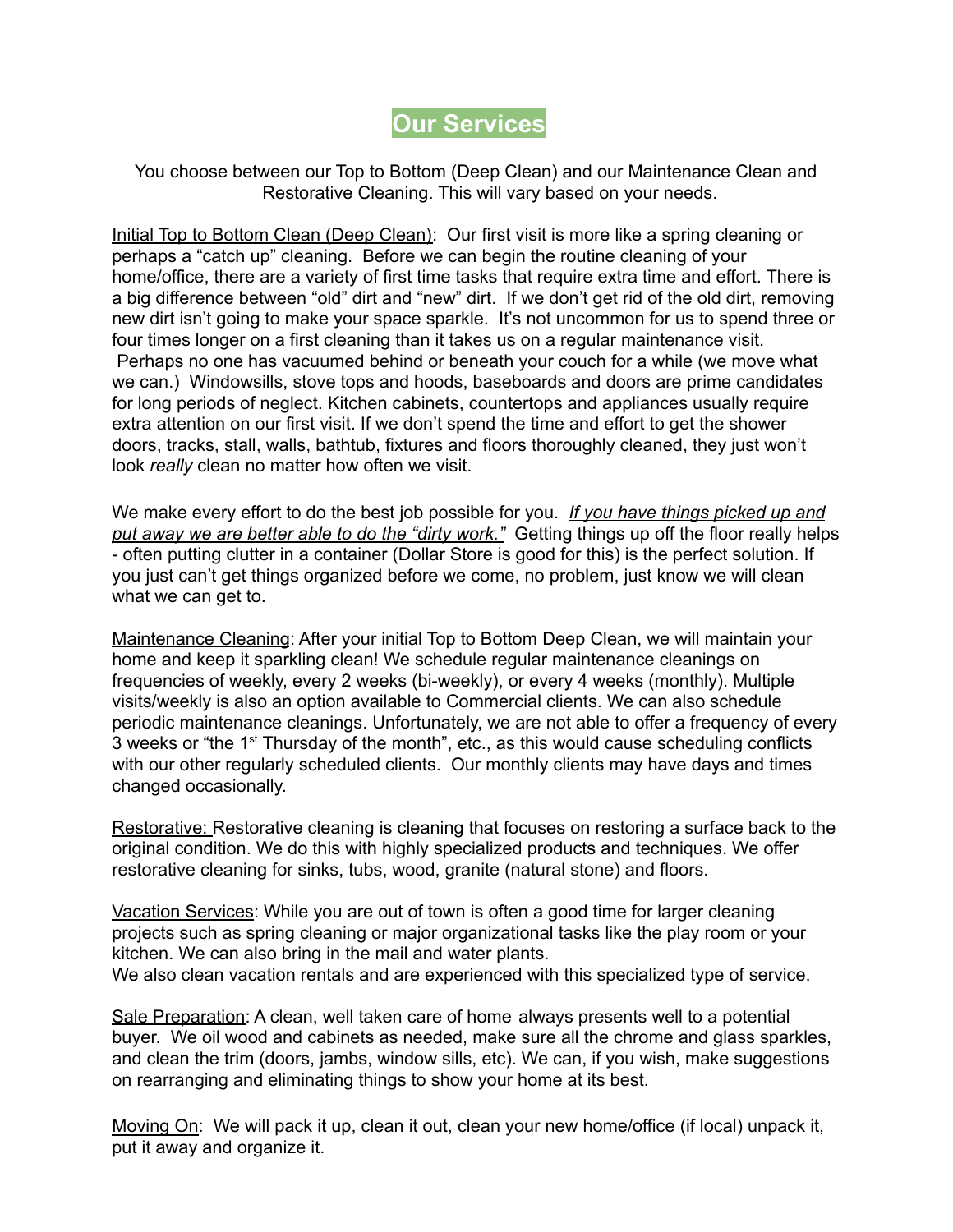Laundry: Wash, dry and fold (\$15 Per Load).

Organizing: We will organize anything from your pantry, your garage to your office supply cabinets. We offer removal and donation for this service (not furniture or large items).

Windows: This is done by an insured professional window cleaner. This includes inside, outside and screens. Approximate fees are: \$10.00 per window, \$1.50 per screen and \$15.00 per skylight. French doors and garden windows are slightly more.

Carpets and Upholstery: We use only truck mounted, steam cleaning; the recommended way to clean and *sanitize* carpets and upholstery. All carpets are pretreated. We charge a \$119 minimum, which covers 3 areas, then \$33 per additional area (one area = up to 200 square feet). We treat a staircase as one area. Odor control products (OSR) are available for a nominal fee based on what is necessary. We specialize in odor removal, including pet stains.

Upholstery Cleaning: Varies depending on fabric and size. Approximate prices are as follows: sofa \$90, loveseat \$60, sectional \$130, recliner \$45, wingback \$40, dining chairs \$17, and ottoman \$20. For liability purposes we do not clean natural fiber (100% cotton or wool due to shrinkage.)

Refrigerator/Freezer & Oven Cleaning: Refrigerators/freezers are sanitized and organized. Ovens are cleaned to look like new.

Tile & Grout Cleaning: Tile is professionally steam cleaned and degreased. Acidic cleaners are used when necessary. Sealing of grout is important every few years depending on usage and wear. We use only the best products available. This procedure is important in reducing mold, mildew, hard water deposits and soil buildup. This service could include; showers, counters and floors. Approximate fees are \$1.00 per square foot for cleaning and \$0.75 per square foot for sealing (must be cleaned first.)

Move In/Out: We work with many apartment complexes, Realtors, and property management companies. They call on our services when their occupants don't have time to do the cleaning as they move out or want their new home cleaned and sanitized before they move in. We guarantee that you will get your cleaning deposit back if you afford us the time we need to clean.

Commercial: We clean your office like we clean your home - with every attention to detail. We sanitize your phone and drawer pulls, microfiber your computer screens, sanitize your kitchen, and bathroom(s) and take out your garbage/recycling. The focus of this work is to keep your work environment clean, organized and functional.

New Construction/Remodel: We contract with some of the finest contractors in our area. Our goal is to remove all evidence of construction, i.e. plaster, stucco, paint, and dust. Every surface is gone over to make sure it is absolutely clean and ready to be occupied. The price ranges from \$0.45 to \$0.60 per square foot.

Sheet Changing: We will gladly change sheets on one bed at no charge. Each additional bed is \$18.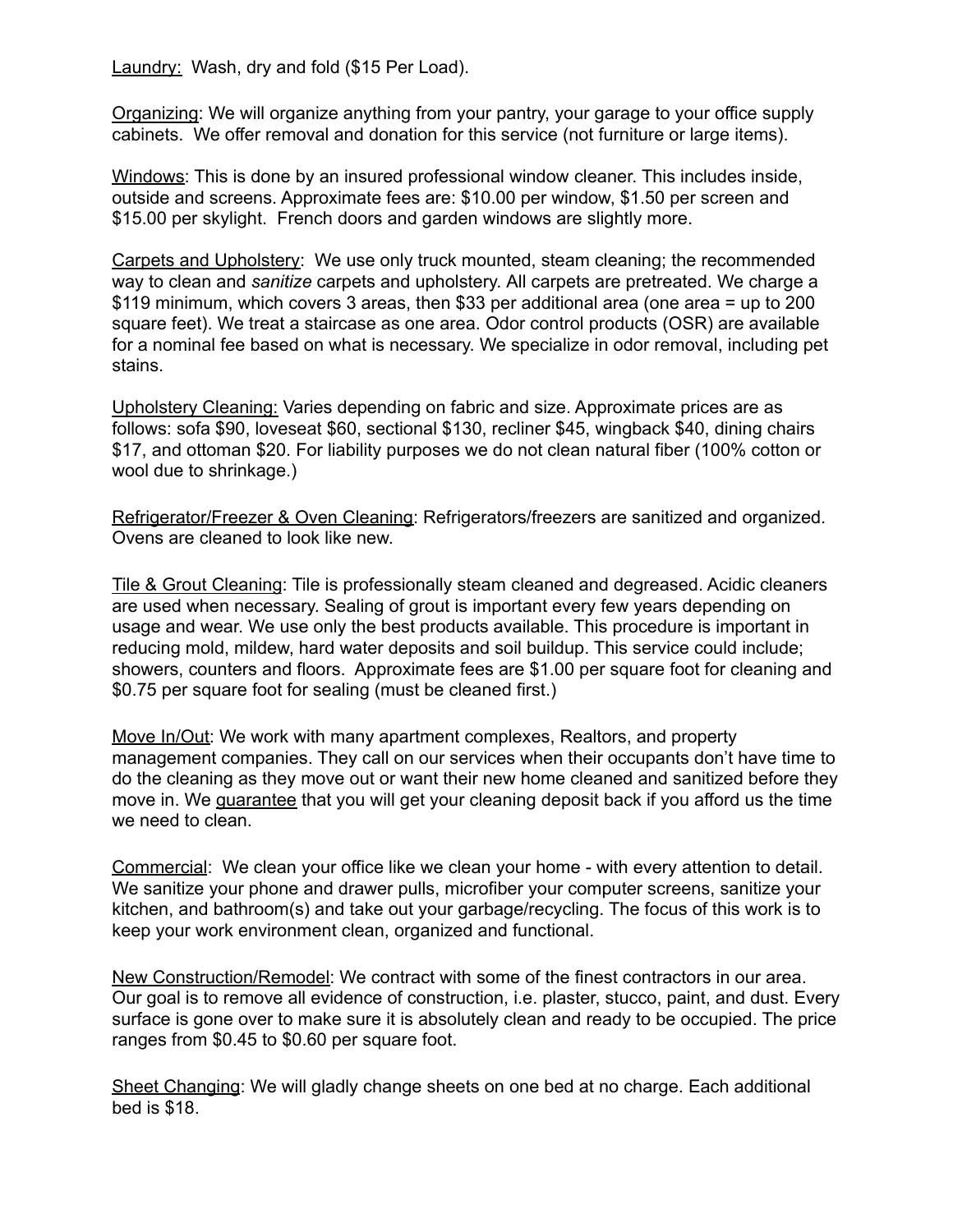### **General Information**

Communication: You can reach us via phone, text or email. We will do our best to respond within 24 hours on weekdays. All changes in your service must come through our office, our technicians are there to clean!

Your Cleaner: We do not guarantee the same Cleaning Technician each visit, however we make every effort to offer as much consistency as possible. We maintain detailed cleaning notes on each of our clients, so you will likely not notice a difference; we will do our best to attend to your particulars.

Conduct: We will always be respectful in your space. There is no smoking, eating or drinking (other than water) in your home/office, nor do our technicians watch TV or play the radio. They do not answer the phone or door. Our only purpose while in your home/office is to clean.

Our Guarantee: We have built our business on reputation by providing our clients with the best possible service available anywhere. Still, we realize that because we are human, things, from time to time, will get missed. Should this happen, phone our office or email us within 24 hours and we will make a note to rectify this on our next visit at no charge to you.

Supplies: We provide our own cleaning products including cleaning agents and microfiber towels. We pride ourselves in our state of the art, earth-friendly cleaning practices. We use color coded microfiber technology to ensure the avoidance of cross contamination. Our cleaning agent is a citrus based, pH neutral, commercial, green cleaning product that works great and leaves only a light citrus scent behind. All tools and supplies are disinfected after each home/office is cleaned, to provide an additional buffer layer to prevent cross-contamination. To avoid the transference of dirt and dander we ask that you provide a good working vacuum and a roll of paper towels.

Arrival Time: Please allow us the flexibility of scheduling the start time of our cleaning between 8:00 a.m. and 2:00 p.m. We try to schedule our cleanings in an order that requires the least amount of travel time in an effort to maintain our prices and avoid trip fees. If you require an AM or PM clean time we will make every effort to accommodate your request however no specific times are guaranteed.

Scheduling Changes: We do our best to stay on schedule. However, if a change is necessary, we will let you know as soon as possible and would ask that you do the same. Please go through the office (530)885-5606 - not our cleaning technician - for scheduling changes. If you are going out of town, or closing your business for a holiday, rather than cancel, we would like this opportunity to do some deeper cleaning projects such as scrub baseboards, clean the oven or refrigerator, organize the pantry or office supply cabinet, etc.

Closed Doors: Please close the door(s) to any room(s) you do not wish to have cleaned and we will focus our energies elsewhere. Our Cleaning Technicians are trained not to clean any room with the door closed; so conversely, please make sure all rooms you want cleaned have doors opened.

Picking Up: You do not need to clean for the cleaner! However, the better your space is picked up, the better job we can do for you. If there are papers, dishes, laundry, projects, etc. - no problem, we will skip these areas until the next visit. Getting things up off the floor by putting them on beds or the couch helps too. If you just can't get things organized before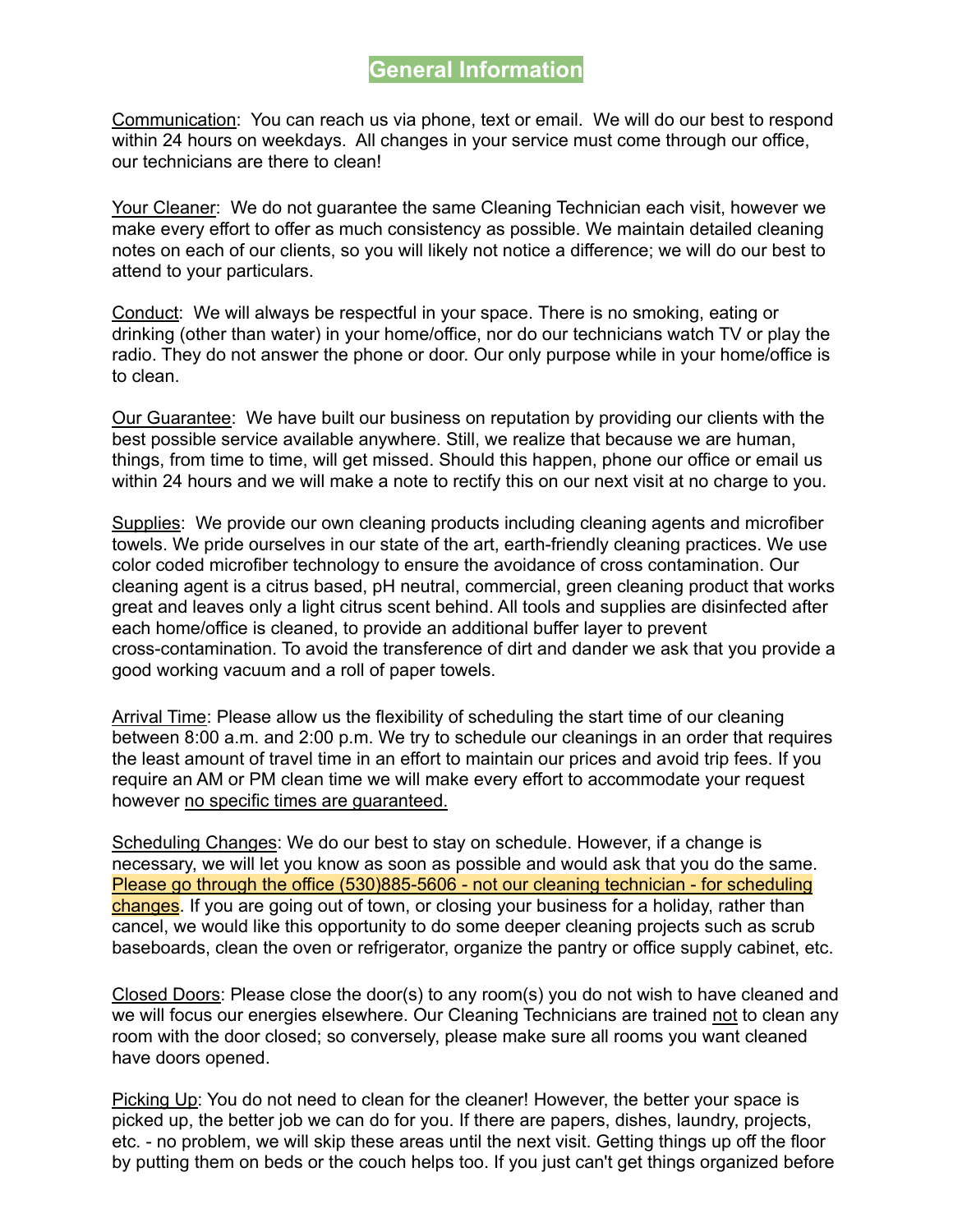we come, no problem, just know we will clean what we can get to.

Payment: Payment by check or cash is due in full on the day of your service. If payment is not received or is not left a \$5.00 invoice fee will be added unless prior arrangements have been made. You may also mail or leave a check for the entire month at the time of your first cleaning for that month. A fee of \$35.00 will be charged for each NSF check returned by the bank. Please note that any account that is 30 days (or more) past due will be assessed a \$25.00 late fee. If you prefer to pay online, we also accept PopMoney, Venmo, and most other no-cost methods of transferring money online. There is a 4% fee for credit cards.

Late Cancellation/Lock Out/Turn Away: We allocate a block of time for the cleaning of your home/office. If you request a schedule change, we require 48 hours advance notice to avoid a cancellation fee. If we do not receive a personal phone call or email within 48 hours of your cleaning time, or we are locked out, you will be charged the price of your scheduled cleaning. The best way to ensure this does not happen is to have a key kept somewhere discreet near your property. Your time slot is yours; it is reserved for just you. If you cancel at the last minute it cannot be filled.

Security Alarms: If your home/office is equipped with a security system, please ensure that it is in the "off" position, or call our office with the code and proper directions for use. If the code should change, please let us know so you do not incur a lock out charge.

Accidents: If you have something that is priceless and/or irreplaceable please put it away. It is very rare, but occasionally something gets broken. Your Cleaning Technician will let our office know right away, leave you a note and the item. We will do our best to replace or reimburse you per your request. Please be aware we have a \$100 replacement limit (per item) and must be informed of any requests within 24 hours of your service date. Please inform us at your initial cleaning of items in your home/office that we should avoid and/or are in ill repair, i.e. a picture not professionally hung, loose knobs/handles, etc.

Holidays: We work every day with exception of New Year's Day, Easter, Thanksgiving and Christmas. If your scheduled cleaning falls on one of these holidays, we will contact you in advance to reschedule.

Pets: We love pets! However due to potential health risks, we do not clean litter boxes, urine or feces. If you have a pet that is the least bit aggressive, it will need to be absent from the areas we are cleaning.

Extra Needs: We are happy to meet your extra needs, just call the office to ensure we can appropriate the necessary time.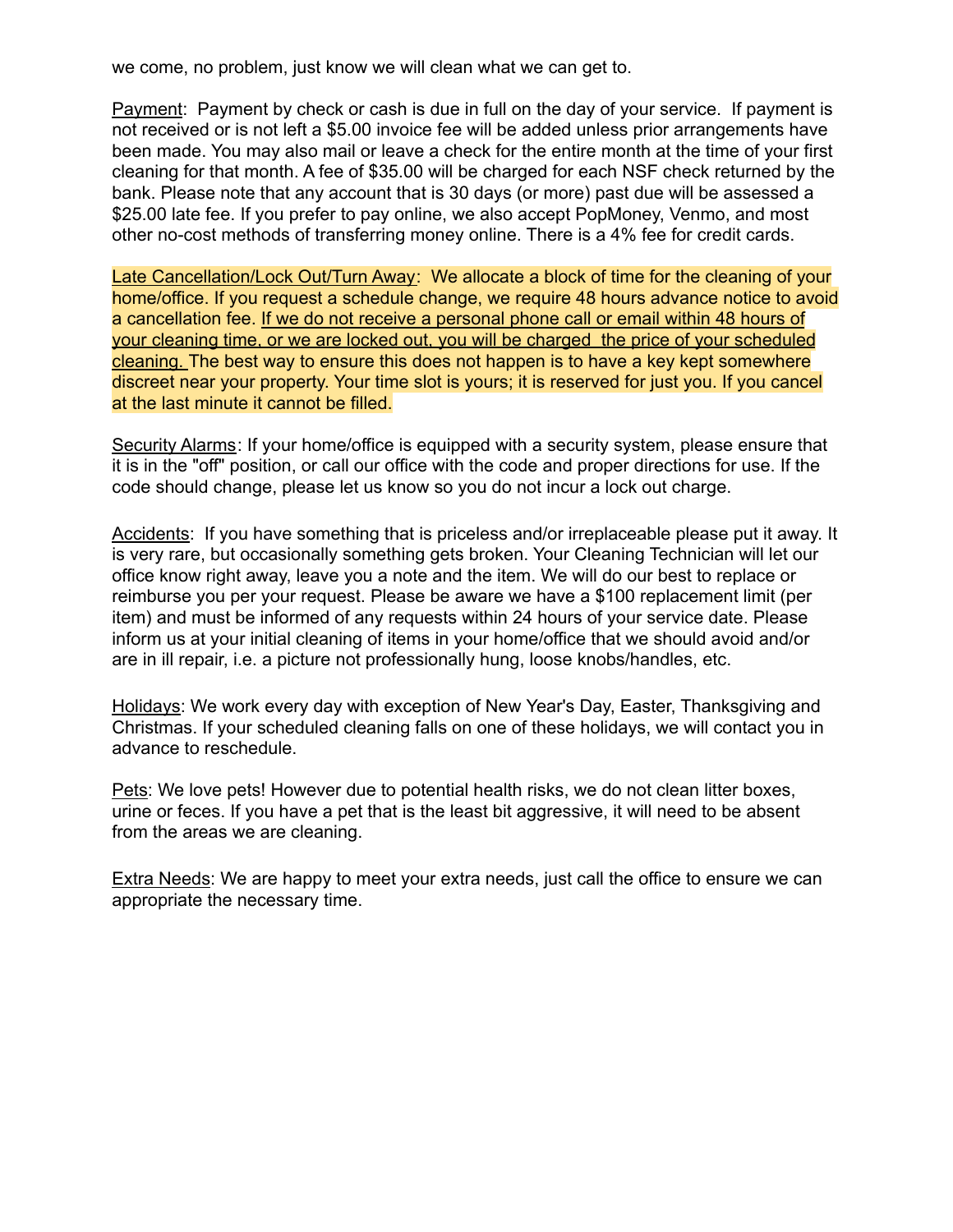# **What the Residential Cleaning Seal of Excellence Means to the Consumer**

ARCSI's Residential Cleaning Seal of Excellence is awarded to residential cleaning companies who meet a rigorous set of industry and business standards.

As the not-for-profit international trade association representing the residential cleaning industry, ARCSI believes that in documenting and verifying information before awarding their prestigious seal, they are *providing consumers* a level of expectation and confidence regarding the professionalism, ethical business practices, and commitment to continuing education from company they are considering giving access to their homes.

To earn the right to display the seal a cleaning company provides the following documentation to ARCSI:

- Proof of Insurance, including liability and workers compensation (where required by law)
- Proof that they perform background checks on prospective employees as part of their hiring process.
- Documentation that the company has participated in ongoing industry and business educational programs in the past year.
- Documentation that the company has been in business at least two (2) years.

In addition, the company ownership and management agrees that they accept and will strive to adhere to the ARCSI Code of Ethics which states the company will:

- Operate constantly in accordance with the best and fully accepted ethical and business practices.
- Comply with all federal, state, and local laws and regulations.
- Provide employees with professional equipment, proper training, and direction.
- Contribute to the overall growth of the industry by being actively involved in activities that will enhance the overall perception of the residential cleaning industry.
- Work to meet and exceed the needs and expectations of customers.
- Provide courteous and prompt handling of all requests and complaints.
- Strive for the continued improvement of the image and reputation of the industry by good business practices and enlightened public service in the community.

Consumers should look for those residential cleaning companies who have earned and proudly display the Residential Cleaning Seal of Excellence.

#### **Residential Cleaning Companies Awarded the Residential Cleaning Seal of Excellence**

### **Auburn, California**

Leslie's Cleaning Services, Leslie Fields